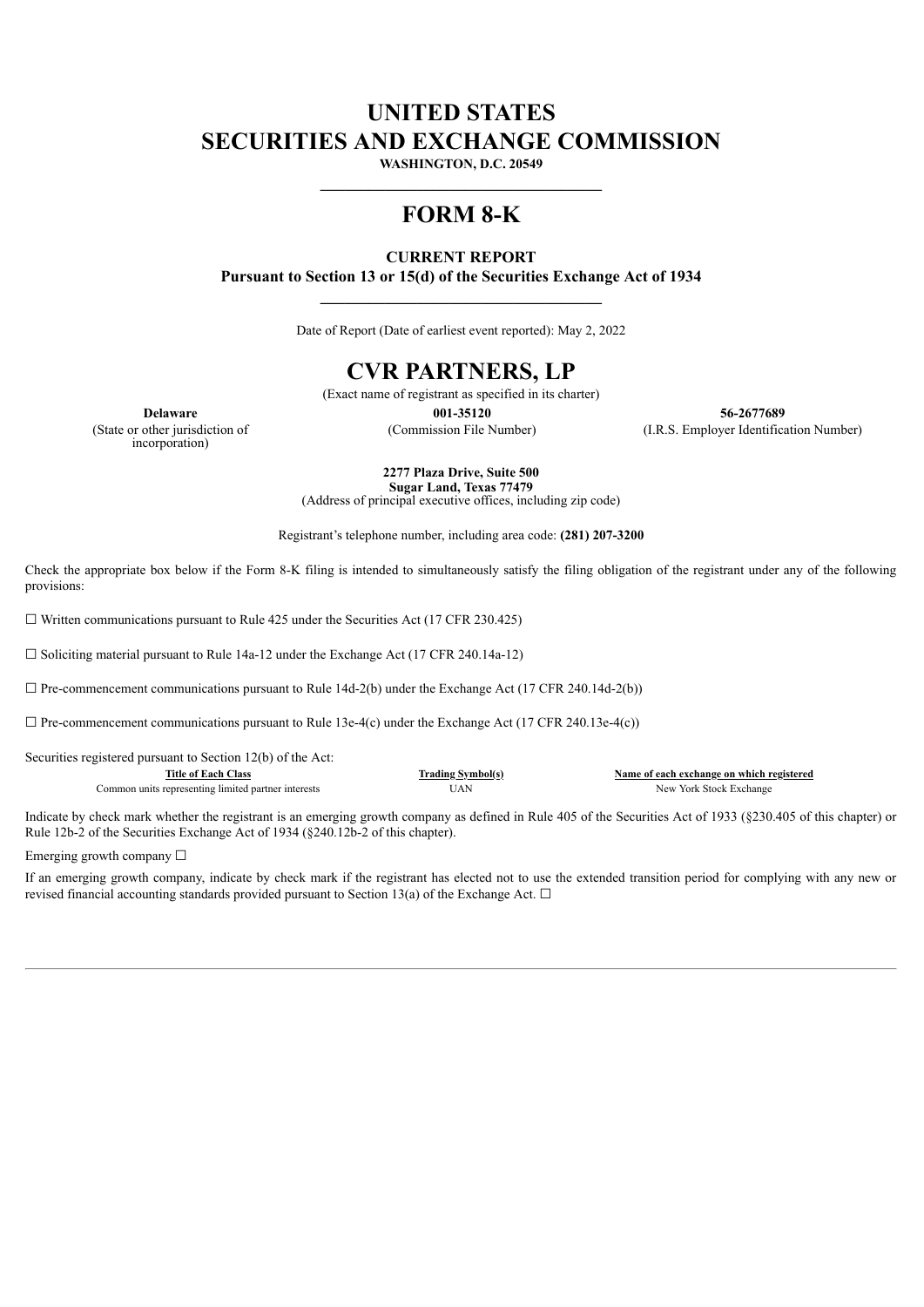#### **Item 2.02. Results of Operations and Financial Condition.**

On May 2, 2022, CVR Partners, LP (the "Partnership") issued a press release announcing information regarding its results of operations and financial condition for the three months ended March 31, 2022, which is attached hereto as Exhibit 99.1 and is incorporated herein by reference.

The information in Items 2.02 and 7.01 of this Current Report on Form 8-K ("Current Report") and Exhibit 99.1 attached hereto is being "furnished" and shall not be deemed "filed" for purposes of Section 18 of the Securities Exchange Act of 1934, as amended (the "Exchange Act"), or otherwise subject to the liabilities of that Section, nor shall it be deemed incorporated by reference into any filing under the Securities Act of 1933, as amended, or the Exchange Act, unless specifically identified therein as being incorporated by reference. The furnishing of information in this Current Report (including Exhibit 99.1) is not intended to, and does not, constitute a determination or admission by the Partnership that the information in this Current Report is material or complete, or that investors should consider this information before making an investment decision with respect to any securities of the Partnership or its affiliates.

#### **Item 7.01. Regulation FD Disclosure.**

The information set forth under Item 2.02 is incorporated by reference as if fully set forth herein.

#### **Item 9.01. Financial Statements and Exhibits.**

#### **(d) Exhibits**

The following exhibits are being "furnished" as part of this Current Report on Form 8-K:

| Exhibit |                                  |
|---------|----------------------------------|
| Number  | <b>Exhibit Description</b>       |
| 99.1    | Press Release dated May 2, 2022. |

| .   | $1.1000$ its is the contract it is $1.201$ , $\pm 0.201$ .                                                |
|-----|-----------------------------------------------------------------------------------------------------------|
| 104 | Cover Page Interactive Data File (the cover page XBRL tags are embedded within the Inline XBRL document). |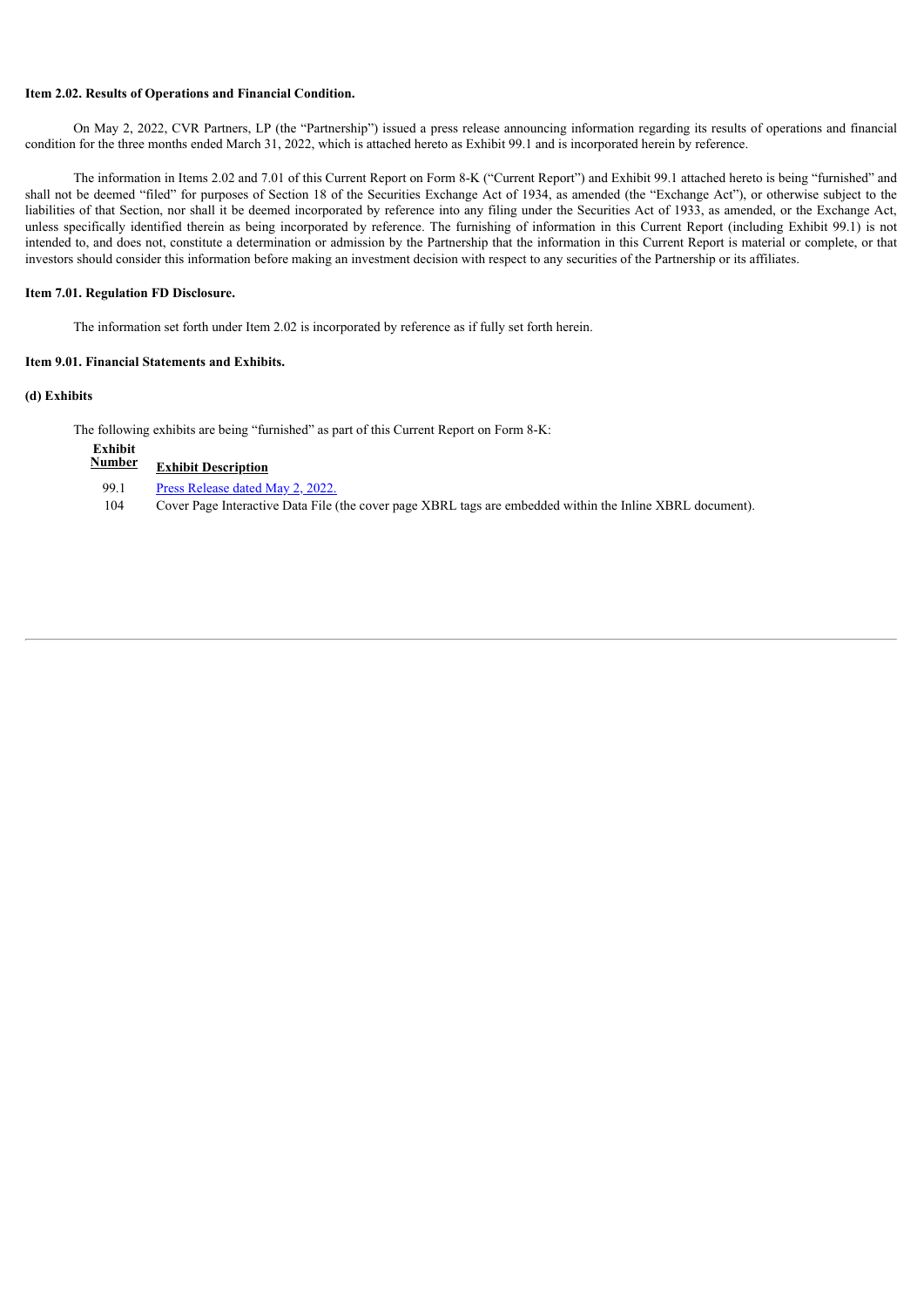# **SIGNATURES**

Pursuant to the requirements of the Securities Exchange Act of 1934, the registrant has duly caused this report to be signed on its behalf by the undersigned hereunto duly authorized.

Date: May 2, 2022

CVR Partners, LP By: CVR GP, LLC, its general partner

By: /s/ Dane J. Neumann

Dane J. Neumann Executive Vice President, Chief Financial Officer, Treasurer and Assistant Secretary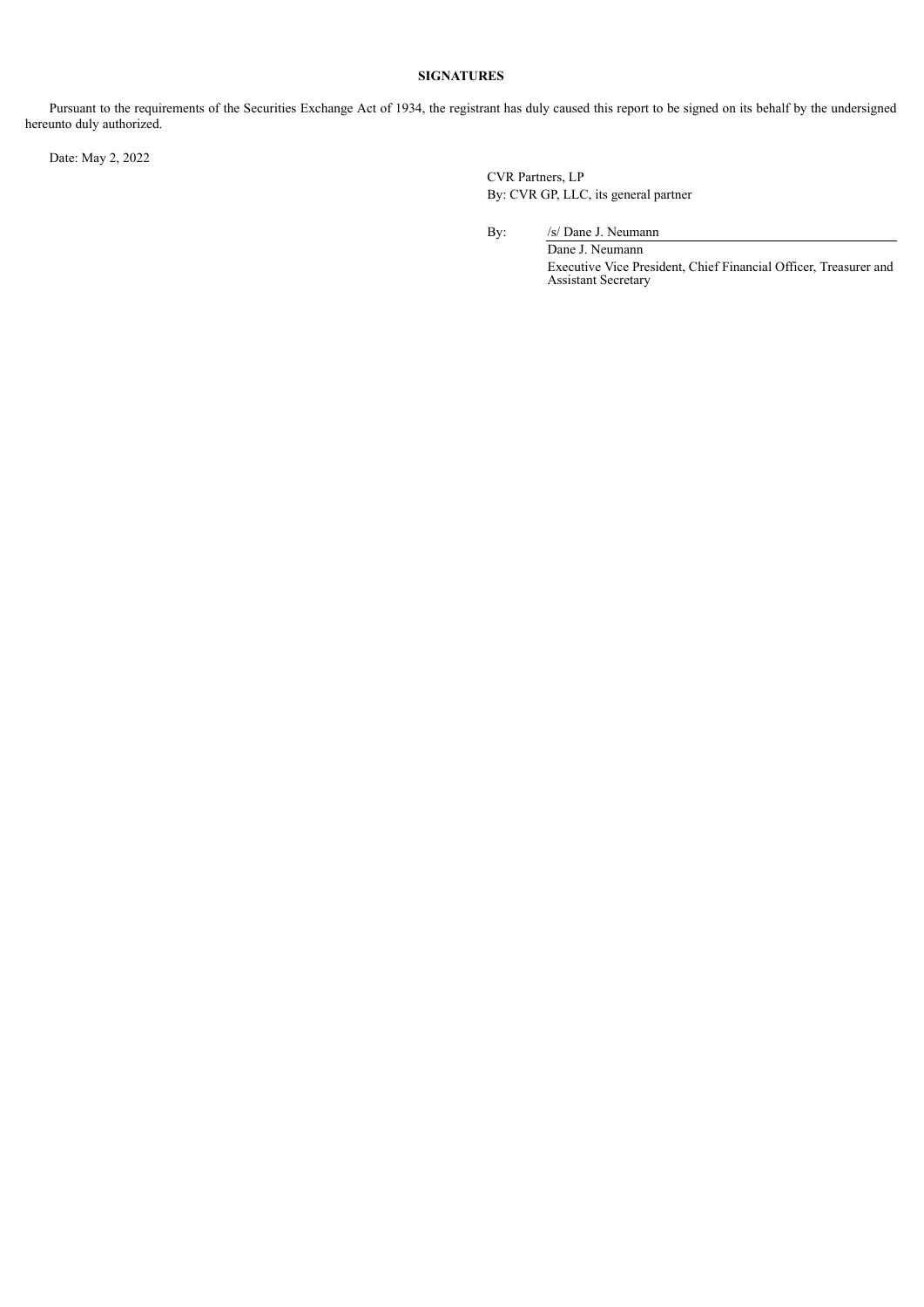

# **CVR Partners Reports First Quarter 2022 Results and Announces a Cash Distribution of \$2.26**

<span id="page-3-0"></span>**SUGAR LAND, Texas (May 2, 2022)** – CVR Partners, LP ("CVR Partners" or the "Partnership") (NYSE: UAN), a manufacturer of ammonia and urea ammonium nitrate ("UAN") solution fertilizer products, today announced net income of \$94 million, or \$8.78 per common unit, on net sales of \$223 million for the first quarter of 2022, compared to a net loss of \$25 million, or \$2.37 per common unit, on net sales of \$61 million for the first quarter of 2021. EBITDA was \$123 million for the first quarter of 2022, compared to EBITDA of \$5 million for the first quarter of 2021.

"CVR Partners achieved strong first quarter results led by robust global industry conditions," said Mark Pytosh, Chief Executive Officer of CVR Partners' general partner. "The U.S. spring crop planting season is progressing and a good season will be critical to supporting global food security. We expect industry conditions to remain firm for the remainder of 2022.

"During the first quarter of 2022, we achieved our targeted \$95 million in debt reduction by redeeming the remaining \$65 million of our 9.25% Senior Secured Notes due 2023," Pytosh said. "In addition to the debt paydown, we are pleased to have returned \$3.43 per common unit to our unitholders through \$12.4 million of unit repurchases and a declared cash distribution of \$2.26 per common unit for the 2022 first quarter. During the past four quarters, CVR Partners has returned an equivalent value to unitholders of approximately \$13.30 per common unit through declared cash distributions and unit repurchases, in addition to the \$95 million debt reduction, equating to \$8.89 per common unit."

#### *Consolidated Operations*

For the first quarter of 2022, CVR Partners' average realized gate prices for UAN showed an improvement over the prior year, up 212 percent to \$496 per ton, and ammonia was up 252 percent over the prior year to \$1,055 per ton. Average realized gate prices for UAN and ammonia were \$159 and \$300 per ton, respectively, for the first quarter of 2021.

CVR Partners' fertilizer facilities produced a combined 187,000 tons of ammonia during the first quarter of 2022, of which 52,000 net tons were available for sale while the rest was upgraded to other fertilizer products, including 317,000 tons of UAN. In the first quarter of 2021, the fertilizer facilities produced 188,000 tons of ammonia, of which 70,000 net tons were available for sale while the remainder was upgraded to other fertilizer products, including 272,000 tons of UAN.

## *Capital Structure*

On February 22, 2022, the Partnership redeemed all of the outstanding \$65 million in aggregate principal amount of the 9.25% Senior Secured Notes, due June 2023 (the "2023 Notes"), at par and settled accrued interest of approximately \$1.1 million through the date of redemption.

On May 6, 2020, the Board, on behalf of the Partnership, authorized a unit repurchase program (the "Unit Repurchase Program"), which was increased on February 22, 2021. The Unit Repurchase Program, as increased, authorized the Partnership to repurchase up to \$20 million of the Partnership's common units. During the three months ended March 31, 2022 and 2021, the Partnership repurchased 111,695 and 24,378 common units, respectively, on the open market in accordance with a repurchase agreement under Rules 10b5-1 and 10b-18 of the Securities Exchange Act of 1934, as amended, at a cost of \$12.4 million and \$0.5 million, respectively, exclusive of transaction costs, or an average price of \$110.98 and \$21.69 per common unit, respectively. As of March 31, 2022, the Partnership, considering all repurchases made since inception of the Unit Repurchase Program, had a nominal amount in authority remaining under the Unit Repurchase Program. This Unit Repurchase Program does not obligate the Partnership to repurchase any common units and may be cancelled or terminated by the Board at any time.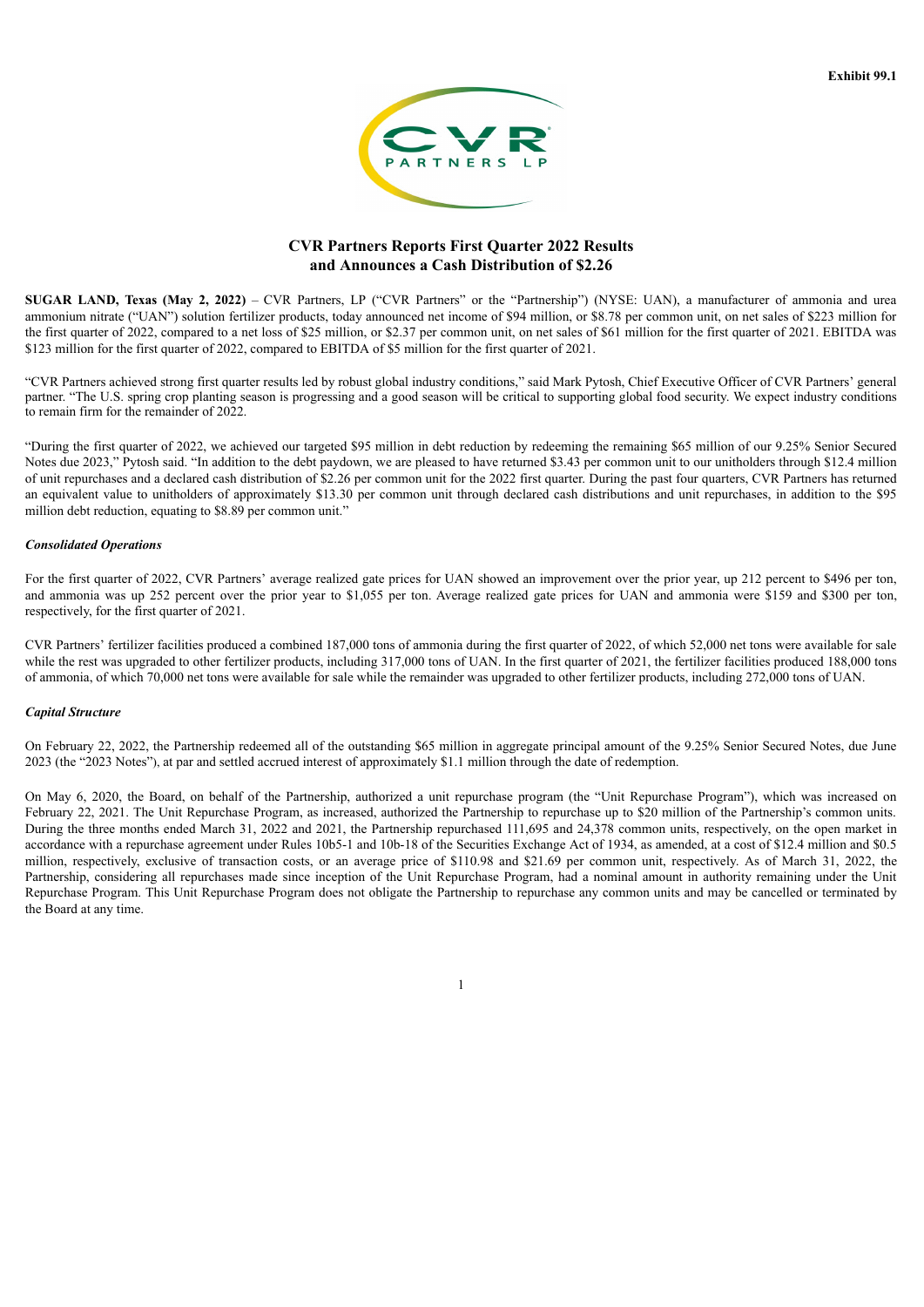#### *Distributions*

CVR Partners also announced that on May 2, 2022, the Board of Directors of its general partner declared a first quarter 2022 cash distribution of \$2.26 per common unit, which will be paid on May 23, 2022, to common unitholders of record as of May 13, 2022.

CVR Partners is a variable distribution master limited partnership. As a result, its distributions, if any, will vary from quarter to quarter due to several factors, including, but not limited to, its operating performance, fluctuations in the prices received for its finished products, maintenance capital expenditures, use of cash and cash reserves deemed necessary or appropriate by the Board.

#### *First Quarter 2022 Earnings Conference Call*

CVR Partners previously announced that it will host its first quarter 2022 Earnings Conference Call on Tuesday, May 3, at 11 a.m. Eastern. The Earnings Conference Call may also include discussion of the Partnership's developments, forward-looking information and other material information about business and financial matters.

The first quarter 2022 Earnings Conference Call will be webcast live and can be accessed on the Investor Relations section of CVR Partners' website at www.CVRPartners.com. For investors or analysts who want to participate during the call, the dial-in number is (877) 407-8029. The webcast will be archived and available for 14 days at https://edge.media-server.com/mmc/p/ouqan53a. A repeat of the call also can be accessed for 14 days by dialing (877) 660-6853, conference ID 13728975.

#### **Qualified Notice**

This release serves as a qualified notice to nominees and brokers as provided for under Treasury Regulation Section 1.1446-4(b). Please note that 100 percent of CVR Partners' distributions to foreign investors are attributable to income that is effectively connected with a United States trade or business. Accordingly, CVR Partners' distributions to foreign investors are subject to federal income tax withholding at the highest effective tax rate.

#### **Forward-Looking Statements**

This news release contains forward-looking statements. Statements concerning current estimates, expectations and projections about future results, performance, prospects, opportunities, plans, actions and events and other statements, concerns, or matters that are not historical facts are "forward-looking statements," as that term is defined under the federal securities laws. These forward-looking statements include, but are not limited to, statements regarding future: global industry conditions, including the firmness thereof; progression of the spring crop planting season; global food security, including the importance of the crop planting season thereon; debt reduction; unitholder returns; ammonia utilization rates; supply constraints; shipments of nitrogen fertilizer; farm economics; nitrogen fertilizer demand; distributions, including the timing, payment and amount (if any) thereof; realized gate prices for ammonia and UAN; ammonia production levels, including volumes upgraded to other fertilizer products such as UAN; purchases under the Unit Repurchase Program (if any), including the timing and cost thereof; approval and completion of brownfield development projects at our plants, including impact thereof on capacity; our evaluation of greenfield development projects and opportunities to reduce our carbon footprint; continued safe and reliable operations; operating performance, finished product pricing, costs and capital expenditures, including management thereof, cash flow, use of cash and reserves; 45Q credits (if any) including the amount, timing and receipt thereof; the expected timing of turnaround projects; natural gas and global energy costs; exports; and other matters. You can generally identify forward-looking statements by our use of forward-looking terminology such as "outlook," "anticipate," "believe," "continue," "could," "estimate," "expect," "explore," "evaluate," "intend," "may," "might," "plan," "potential," "predict," "seek," "should," or "will," or the negative thereof or other variations thereon or comparable terminology. These forward-looking statements are only predictions and involve known and unknown risks and uncertainties, many of which are beyond our control. Investors are cautioned that various factors may affect these forward-looking statements, including (among others) the health and economic effects of the COVID-19 pandemic and any variant thereof, the rate of any economic improvements, impacts of planting season on our business, general economic and business conditions, political disturbances, geopolitical instability and tensions, and associated changes in global trade policies and economic sanctions, including, but not limited to, in connection with Russia's invasion of Ukraine in February 2022, and other risks. For additional discussion of risk factors which may affect our results, please see the risk factors and other disclosures included in our most recent Annual Report on Form 10-K, any subsequently filed Quarterly Reports on Form 10-Q and our other Securities and Exchange Commission ("SEC") filings. These and other risks may cause our actual results, performance or achievements to differ materially from any future results, performance or achievements expressed or implied by these forward-looking statements. Given these risks and uncertainties, you are cautioned not to place undue reliance on such forward-looking statements. The forward-looking statements included in this news release are made only as of the date hereof. CVR Partners disclaims any intention or obligation to update publicly or revise any forward-looking statements, whether as a result of new information, future events or otherwise, except to the extent required by law.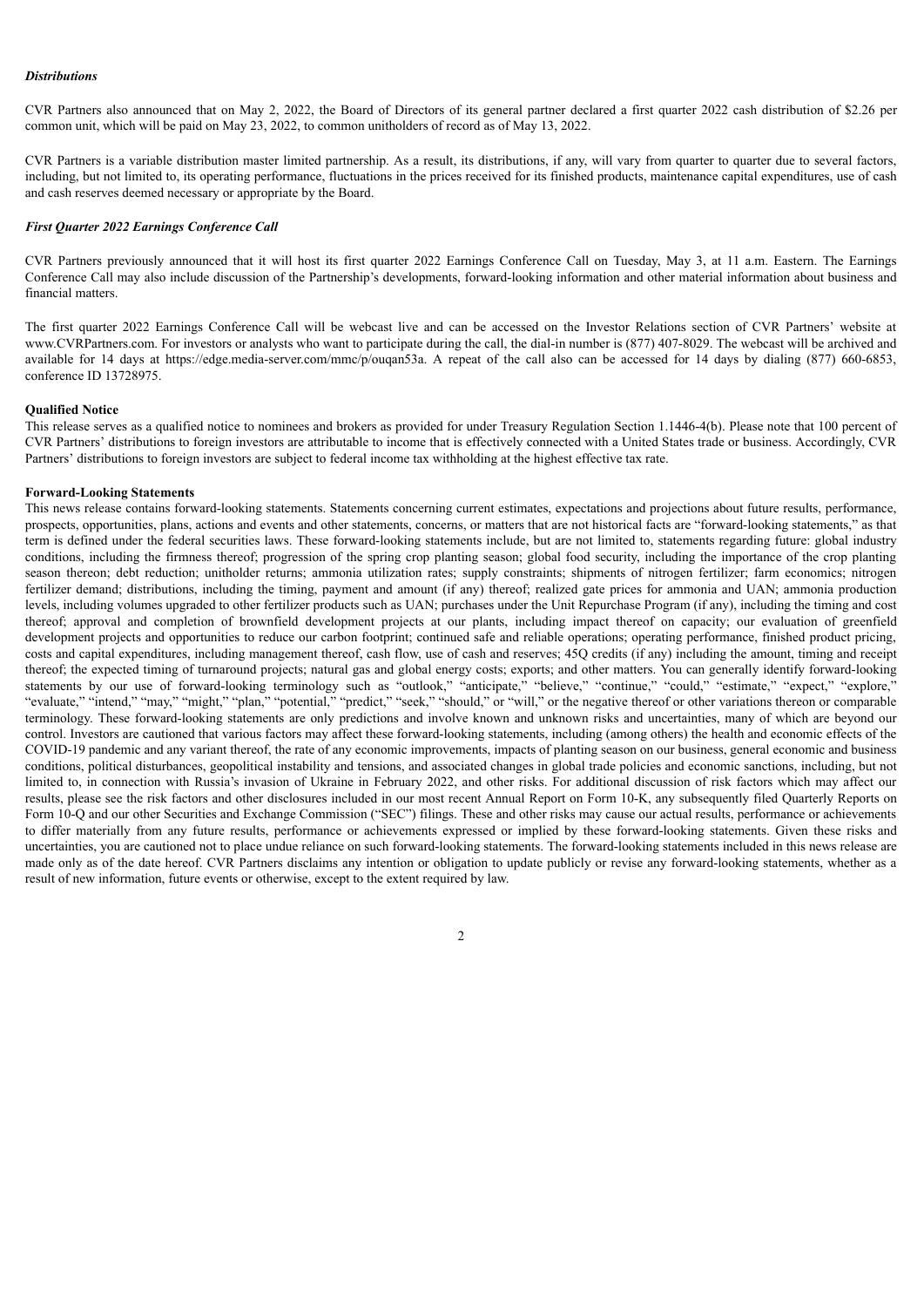# **About CVR Partners, LP**

Headquartered in Sugar Land, Texas, CVR Partners, LP is a Delaware limited partnership focused on the production, marketing and distribution of nitrogen fertilizer products. It primarily produces urea ammonium nitrate (UAN) and ammonia, which are predominantly used by farmers to improve the yield and quality of their crops. CVR Partners' Coffeyville, Kansas, nitrogen fertilizer manufacturing facility includes a 1,300 ton-per-day ammonia unit, a 3,000 ton-per-day UAN unit and a dual-train gasifier complex having a capacity of 89 million standard cubic feet per day of hydrogen. CVR Partners' East Dubuque, Illinois, nitrogen fertilizer manufacturing facility includes a 1,075 ton-per-day ammonia unit and a 1,100 ton-per-day UAN unit.

Investors and others should note that CVR Partners may announce material information using SEC filings, press releases, public conference calls, webcasts and the Investor Relations page of its website. CVR Partners may use these channels to distribute material information about the Partnership and to communicate important information about the Partnership, corporate initiatives and other matters. Information that CVR Partners posts on its website could be deemed material; therefore, CVR Partners encourages investors, the media, its customers, business partners and others interested in the Partnership to review the information posted on its website.

For further information, please contact:

#### **Investor Relations:**

Richard Roberts CVR Partners, LP (281) 207-3205 InvestorRelations@CVRPartners.com

#### **Media Relations:**

Brandee Stephens CVR Partners, LP (281) 207-3516 MediaRelations@CVRPartners.com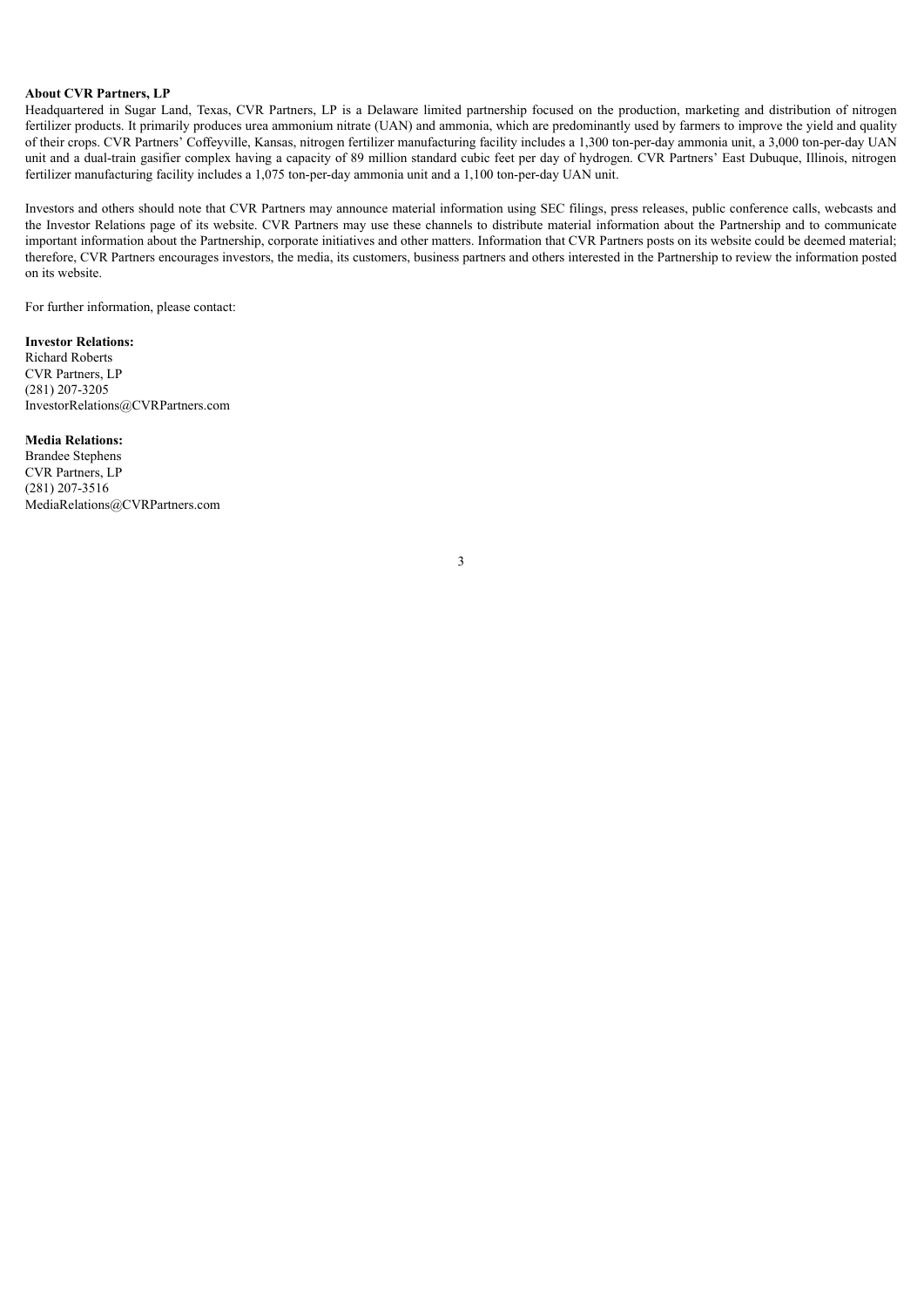#### **Non-GAAP Measures**

Our management uses certain non-GAAP performance measures, and reconciliations to those measures, to evaluate current and past performance and prospects for the future to supplement our financial information presented in accordance with accounting principles generally accepted in the United States ("GAAP"). These non-GAAP financial measures are important factors in assessing our operating results and profitability and include the performance and liquidity measures defined below.

The following are non-GAAP measures we present for the period ended March 31, 2022:

*EBITDA* - Net income (loss) before (i) interest expense, net, (ii) income tax expense (benefit) and (iii) depreciation and amortization expense.

*Adjusted EBITDA* - EBITDA adjusted for certain significant non-cash items and items that management believes are not attributable to or indicative of our on-going operations or that may obscure our underlying results and trends.

Reconciliation of Net Cash Provided By Operating Activities to EBITDA - Net cash provided by operating activities reduced by (i) interest expense, net, (ii) income tax expense (benefit), (iii) change in working capital, and (iv) other non-cash adjustments.

*Available Cash for Distribution* - EBITDA for the quarter excluding non-cash income or expense items (if any), for which adjustment is deemed necessary or appropriate by the Board in its sole discretion, less (i) reserves for maintenance capital expenditures, debt service and other contractual obligations, and (ii) reserves for future operating or capital needs (if any), in each case, that the Board deems necessary or appropriate in its sole discretion. Available cash for distribution may be increased by the release of previously established cash reserves, if any, and other excess cash, at the discretion of the Board.

We present these measures because we believe they may help investors, analysts, lenders, and ratings agencies analyze our results of operations and liquidity in conjunction with our U.S. GAAP results, including, but not limited to, our operating performance as compared to other publicly traded companies in the fertilizer industry, without regard to historical cost basis or financing methods, and our ability to incur and service debt and fund capital expenditures. Non-GAAP measures have important limitations as analytical tools because they exclude some, but not all, items that affect net earnings and operating income. These measures should not be considered substitutes for their most directly comparable U.S. GAAP financial measures. Refer to the "*Non-GAAP Reconciliations*" included herein for reconciliation of these amounts. Due to rounding, numbers presented within this section may not add or equal to numbers or totals presented elsewhere within this document.

#### **Factors Affecting Comparability of Our Financial Results**

Our historical results of operations for the periods presented may not be comparable with prior periods or to our results of operations in the future for the reasons discussed below.

Coffeyville Facility - The next planned turnaround at the Coffeyville Facility is currently expected to commence in the summer of 2022. For the three months ended March 31, 2022, we incurred turnaround expense of \$0.1 million related to planning for this turnaround.

*East Dubuque Facility* - The next planned turnaround at the East Dubuque Facility is currently expected to occur in the summer of 2022. For the three months ended March 31, 2022, we incurred turnaround expense of \$0.5 million related to planning for this turnaround.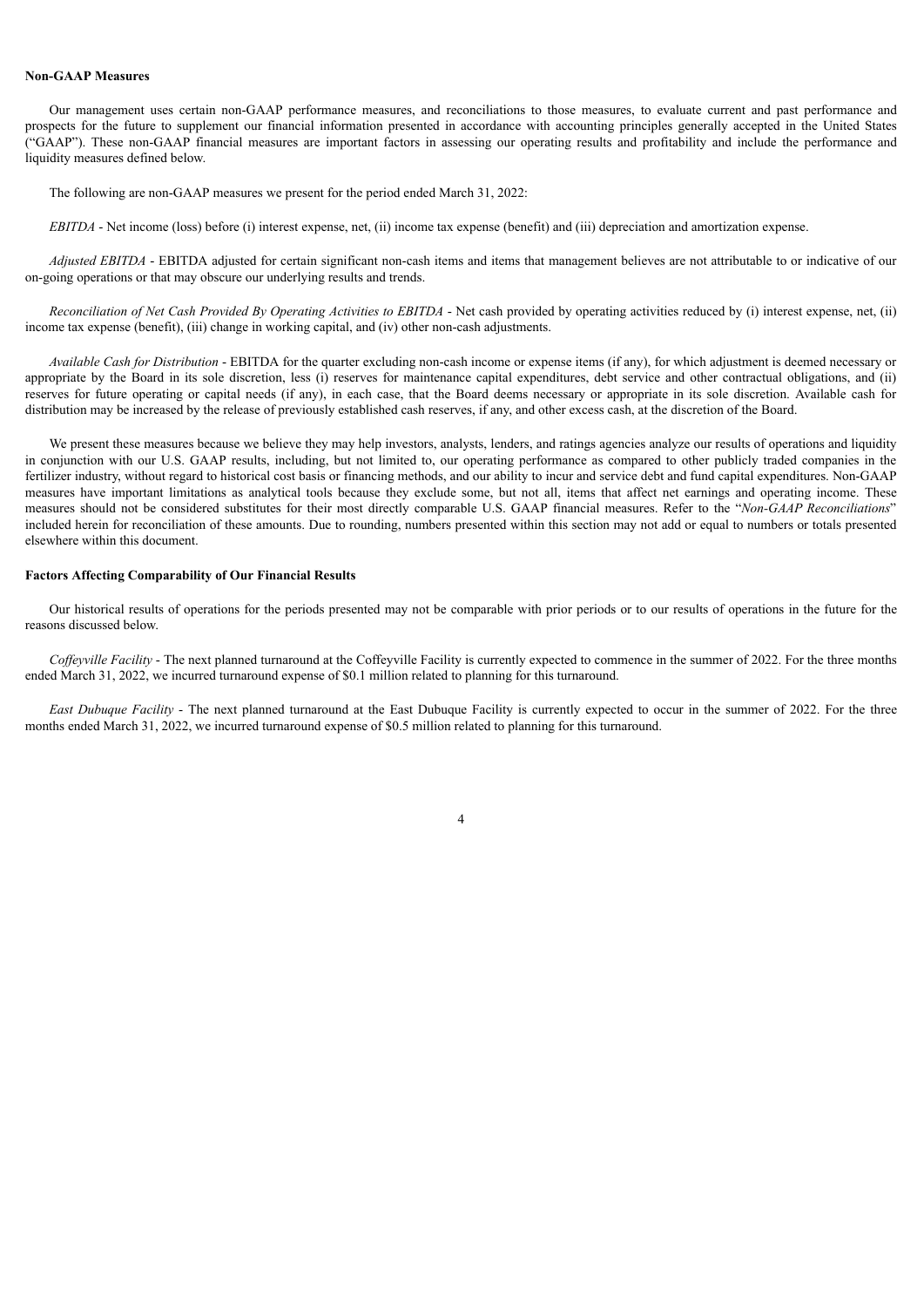#### **CVR Partners, LP** (all information in this release is unaudited)

# **Consolidated Statement of Operations Data**

|                                                                        | <b>Three Months Ended</b><br>March 31. |           |               |           |  |
|------------------------------------------------------------------------|----------------------------------------|-----------|---------------|-----------|--|
| (in thousands, except per unit data)                                   |                                        | 2022      |               | 2021      |  |
| Net sales <sup>(1)</sup>                                               | S                                      | 222,873   | <sup>\$</sup> | 60,921    |  |
| Operating costs and expenses:                                          |                                        |           |               |           |  |
| Cost of materials and other                                            |                                        | 30,246    |               | 17,766    |  |
| Direct operating expenses (exclusive of depreciation and amortization) |                                        | 60,318    |               | 37,075    |  |
| Depreciation and amortization                                          |                                        | 19,465    |               | 14,123    |  |
| Cost of sales                                                          |                                        | 110,029   |               | 68,964    |  |
| Selling, general and administrative expenses                           |                                        | 8,744     |               | 5,891     |  |
| Loss on asset disposal                                                 |                                        | 173       |               | 72        |  |
| <b>Operating income (loss)</b>                                         |                                        | 103,927   |               | (14,006)  |  |
| Other (expense) income:                                                |                                        |           |               |           |  |
| Interest expense, net                                                  |                                        | (10, 036) |               | (15,916)  |  |
| Other income, net                                                      |                                        | 28        |               | 4,557     |  |
| Income (loss) before income tax expense                                |                                        | 93,919    |               | (25, 365) |  |
| Income tax expense                                                     |                                        | 258       |               | 19        |  |
| Net income (loss)                                                      |                                        | 93,661    | S             | (25, 384) |  |
| Basic and diluted earnings (loss) per unit                             | \$                                     | 8.78      | -S            | (2.37)    |  |
| Distributions declared per unit data                                   |                                        | 5.24      |               |           |  |
| EBITDA*                                                                | \$                                     | 123,420   | <sup>\$</sup> | 4,674     |  |
| Available Cash for Distribution*                                       |                                        | 23,835    |               | (9, 479)  |  |
| Weighted-average common units outstanding:                             |                                        |           |               |           |  |
| <b>Basic and Diluted</b>                                               |                                        | 10,665    |               | 10,695    |  |

\* See "Non-GAAP Reconciliations" section below for a reconciliation of these amounts. (1) Below are the components of net sales:

| 2022    |  | 2021                                   |  |
|---------|--|----------------------------------------|--|
|         |  |                                        |  |
| 210,841 |  | 52,354                                 |  |
| 9,214   |  | 6,114                                  |  |
| 2,818   |  | 2,453                                  |  |
| 222,873 |  | 60,921                                 |  |
|         |  | <b>Three Months Ended</b><br>March 31, |  |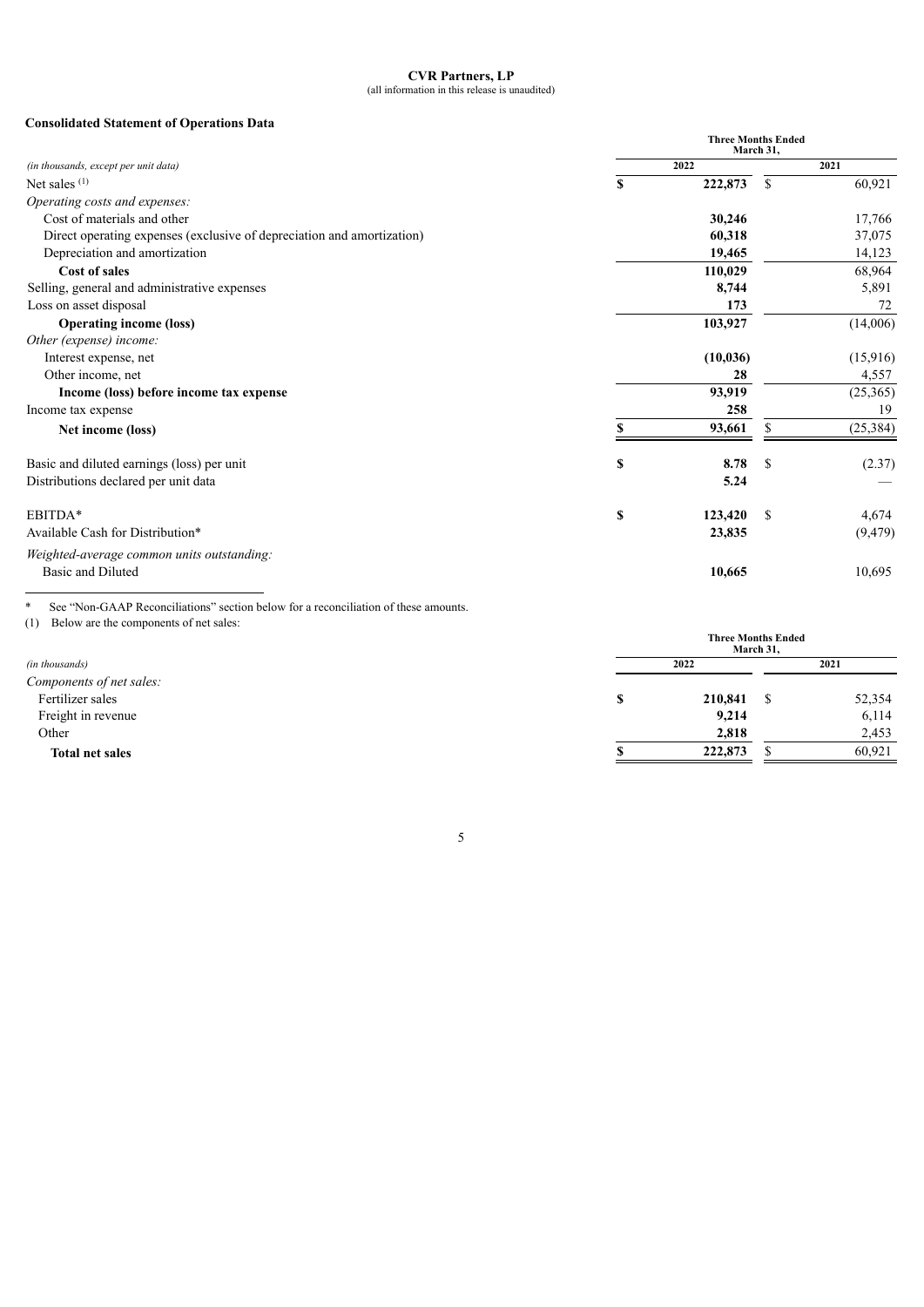| <b>Selected Balance Sheet Data</b>    |                       |                   |
|---------------------------------------|-----------------------|-------------------|
| (in thousands)                        | <b>March 31, 2022</b> | December 31, 2021 |
| Cash and cash equivalents             | 137,347               | 112,516           |
| Working capital                       | 80,533                | 100,385           |
| Total assets                          | 1,102,701             | 1,127,058         |
| Total debt, including current portion | 546,439               | 610,642           |
| Total liabilities                     | 735,210               | 784,860           |
| Total partners' capital               | 367,491               | 342,198           |

#### **Selected Cash Flow Data**

|                                           |  | <b>Three Months Ended</b> | March 31. |         |  |
|-------------------------------------------|--|---------------------------|-----------|---------|--|
| (in thousands)                            |  | 2022                      |           | 2021    |  |
| Net cash flow provided by (used in):      |  |                           |           |         |  |
| Operating activities                      |  | 166,927                   |           | 25,551  |  |
| Investing activities                      |  | (7,899)                   |           | (2,994) |  |
| Financing activities                      |  | (134, 197)                |           | (555)   |  |
| Net increase in cash and cash equivalents |  | 24,831                    |           | 22,002  |  |

# **Capital Expenditures**

|                                   | титее моналу еписи<br>March 31, |              |      |       |
|-----------------------------------|---------------------------------|--------------|------|-------|
| (in thousands)                    |                                 | 2022<br>2021 |      |       |
| Maintenance                       |                                 | 5,128        | - JD | 2,459 |
| Growth                            |                                 | 521          |      | 666   |
| <b>Total capital expenditures</b> |                                 | 5,649        |      | 3,125 |
|                                   |                                 |              |      |       |

**Three Months Ended**

# **Key Operating Data**

| Ammonia Utilization $(1)$         |      | <b>Three Months Ended</b> |
|-----------------------------------|------|---------------------------|
|                                   |      | March 31.                 |
| (percent of capacity utilization) | 2022 | 2021                      |
| Consolidated                      | 88 % | 88 %                      |

<sup>(1)</sup> Reflects our ammonia utilization rates on a consolidated basis. Utilization is an important measure used by management to assess operational output at each of the Partnership's facilities. Utilization is calculated as actual tons produced divided by capacity. We present our utilization for the three months ended March 31, 2022 and 2021 and take into account the impact of our current turnaround cycles on any specific period. Additionally, we present utilization solely on ammonia production rather than each and take into account the impact of our current t nitrogen product as it provides a comparative baseline against industry peers and eliminates the disparity of plant configurations for upgrade of ammonia into other nitrogen products. With our efforts being primarily focused on ammonia upgrade capabilities, this measure provides a meaningful view of how well we operate.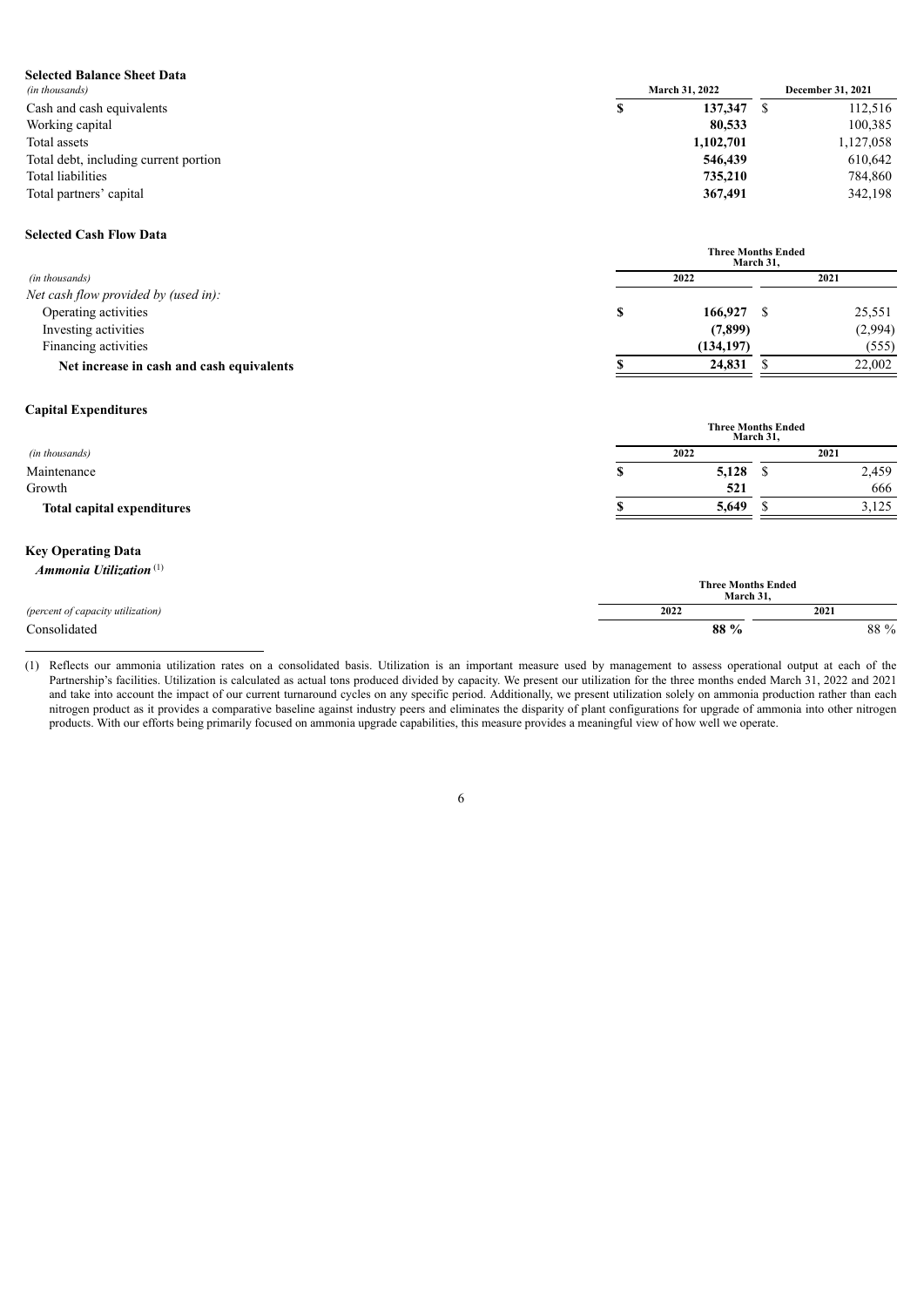|                                                                                       | <b>Three Months Ended</b><br>March 31, |       |    |       |
|---------------------------------------------------------------------------------------|----------------------------------------|-------|----|-------|
|                                                                                       |                                        | 2022  |    | 2021  |
| Consolidated sales (thousand tons):                                                   |                                        |       |    |       |
| Ammonia                                                                               |                                        | 40    |    | 32    |
| <b>UAN</b>                                                                            |                                        | 322   |    | 239   |
| Consolidated product pricing at gate (dollars per ton): $(1)$                         |                                        |       |    |       |
| Ammonia                                                                               | \$                                     | 1,055 | -S | 300   |
| <b>UAN</b>                                                                            |                                        | 496   |    | 159   |
| Consolidated production volume (thousand tons):                                       |                                        |       |    |       |
| Ammonia (gross produced) <sup>(2)</sup>                                               |                                        | 187   |    | 188   |
| Ammonia (net available for sale) $(2)$                                                |                                        | 52    |    | 70    |
| <b>UAN</b>                                                                            |                                        | 317   |    | 272   |
| Feedstock:                                                                            |                                        |       |    |       |
| Petroleum coke used in production <i>(thousand tons)</i>                              |                                        | 108   |    | 128   |
| Petroleum coke used in production (dollars per ton)                                   | \$                                     | 56.46 | -S | 42.91 |
| Natural gas used in production <i>(thousands of MMBtu)</i> <sup>(3)</sup>             |                                        | 1,761 |    | 1,882 |
| Natural gas used in production <i>(dollars per MMBtu)</i> <sup>(3)</sup>              | \$                                     | 5.54  | -S | 3.10  |
| Natural gas in cost of materials and other <i>(thousands of MMBtu)</i> <sup>(3)</sup> |                                        | 1,528 |    | 940   |
| Natural gas in cost of materials and other <i>(dollars per MMBtu)</i> <sup>(3)</sup>  | \$                                     | 5.62  | S  | 2.94  |

(1) Product pricing at gate represents sales less freight revenue divided by product sales volume in tons and is shown in order to provide a pricing measure that is comparable across the fertilizer industry.

(2) Gross tons produced for ammonia represent total ammonia produced, including ammonia produced that was upgraded into other fertilizer products. Net tons available for sale represent ammonia available for sale that was not upgraded into other fertilizer products.

(3) The feedstock natural gas shown above does not include natural gas used for fuel. The cost of fuel natural gas is included in direct operating expense.

# *Key Market Indicators*

|                                                    | <b>Three Months Ended</b><br>March 31. |       |  |      |
|----------------------------------------------------|----------------------------------------|-------|--|------|
|                                                    |                                        | 2022  |  | 2021 |
| Ammonia — Southern plains <i>(dollars per ton)</i> |                                        | 1,277 |  | 437  |
| Ammonia — Corn belt <i>(dollars per ton)</i>       |                                        | 1,376 |  | 497  |
| $UAN$ — Corn belt <i>(dollars per ton)</i>         |                                        | 615   |  | 256  |
| Natural gas NYMEX (dollars per MMBtu)              |                                        | 4.59  |  | 2.72 |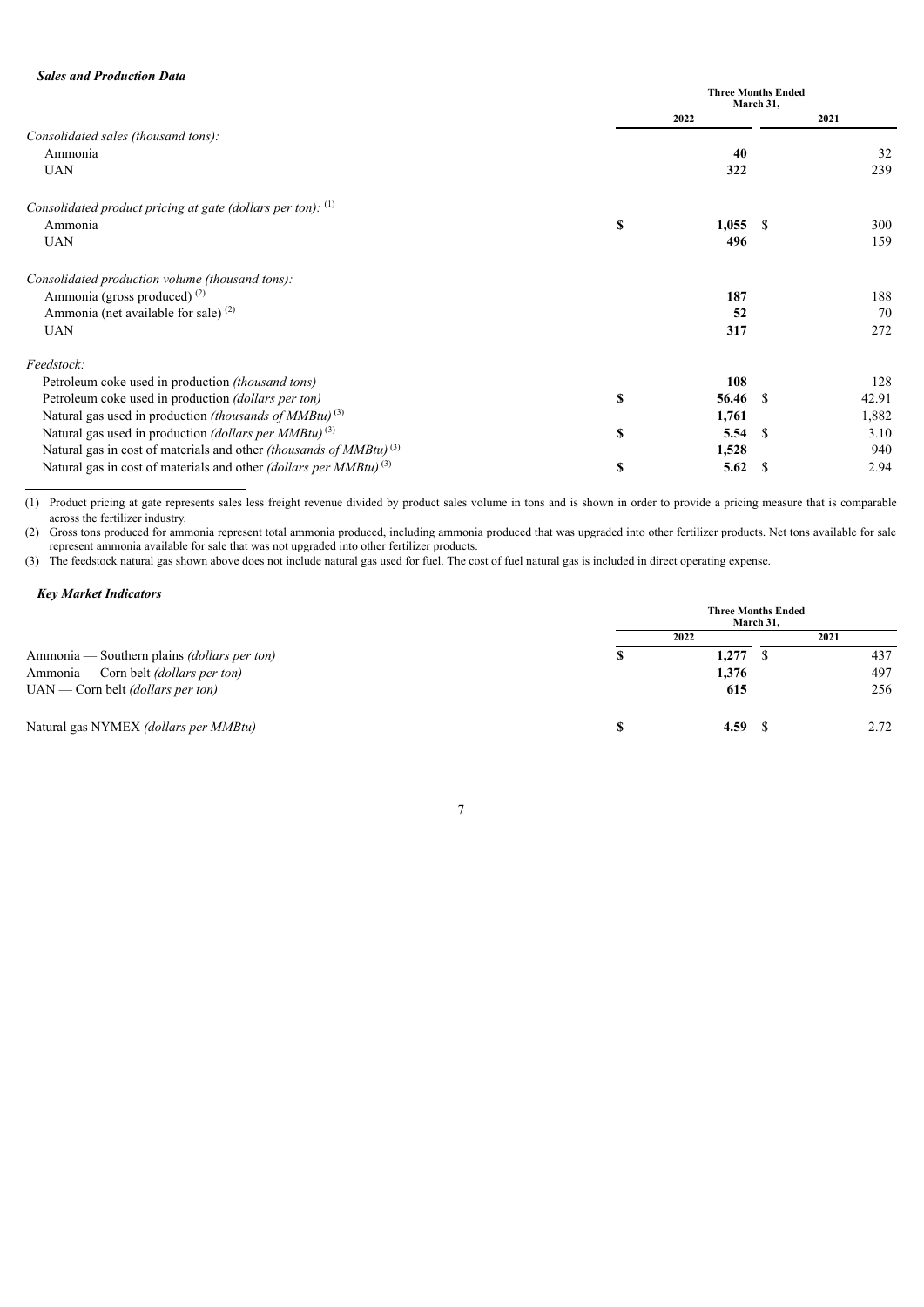# **Q2 2022 Outlook**

The table below summarizes our outlook for certain operational statistics and financial information for the second quarter of 2022. See "Forward-Looking Statements" above.

|                                                         | O <sub>2</sub> 2022 |    |               |  |
|---------------------------------------------------------|---------------------|----|---------------|--|
|                                                         | Low                 |    | High          |  |
| Ammonia utilization rates $(1)$                         |                     |    |               |  |
| Consolidated                                            | $92\%$              |    | 97            |  |
| Coffeyville Facility                                    | $95\%$              |    | 100           |  |
| <b>East Dubuque Facility</b>                            | 88 %                |    | 93            |  |
| Direct operating expenses <i>(in millions)</i> $^{(2)}$ | 55                  | -S | <sup>61</sup> |  |
| Total capital expenditures (in millions) $(3)$          | 12                  |    | 1/            |  |

(1) Ammonia utilization rates exclude the impact of turnarounds.

(2) Direct operating expenses are shown exclusive of depreciation and amortization, turnaround expenses, and impacts of inventory adjustments.

(3) Capital expenditures are disclosed on an accrual basis.

# **Non-GAAP Reconciliations:**

## *Reconciliation of Net Income (Loss) to EBITDA and Adjusted EBITDA*

|                                   | <b>Three Months Ended</b><br>March 31. |         |      |           |
|-----------------------------------|----------------------------------------|---------|------|-----------|
| (in thousands)                    | 2022                                   |         | 2021 |           |
| Net income (loss)                 |                                        | 93,661  |      | (25, 384) |
| Interest expense, net             |                                        | 10,036  |      | 15,916    |
| Income tax expense                |                                        | 258     |      | 19        |
| Depreciation and amortization     |                                        | 19.465  |      | 14,123    |
| <b>EBITDA and Adjusted EBITDA</b> |                                        | 123,420 |      | 4.674     |

# *Reconciliation of Net Cash Provided By Operating Activities to EBITDA and Adjusted EBITDA*

|                                           | <b>Three Months Ended</b><br>March 31. |           |      |           |
|-------------------------------------------|----------------------------------------|-----------|------|-----------|
| (in thousands)                            | 2022                                   |           | 2021 |           |
| Net cash provided by operating activities |                                        | 166,927   | S    | 25,551    |
| Non-cash items:                           |                                        |           |      |           |
| Loss on extinguishment of debt            |                                        | (628)     |      |           |
| Share-based compensation                  |                                        | (12,074)  |      | (3, 592)  |
| Other                                     |                                        | (613)     |      | (1,259)   |
| Adjustments:                              |                                        |           |      |           |
| Interest expense, net                     |                                        | 10,036    |      | 15,916    |
| Income tax expense                        |                                        | 258       |      | 19        |
| Change in assets and liabilities          |                                        | (40, 486) |      | (31, 961) |
| <b>EBITDA and Adjusted EBITDA</b>         |                                        | 123,420   |      | 4,674     |